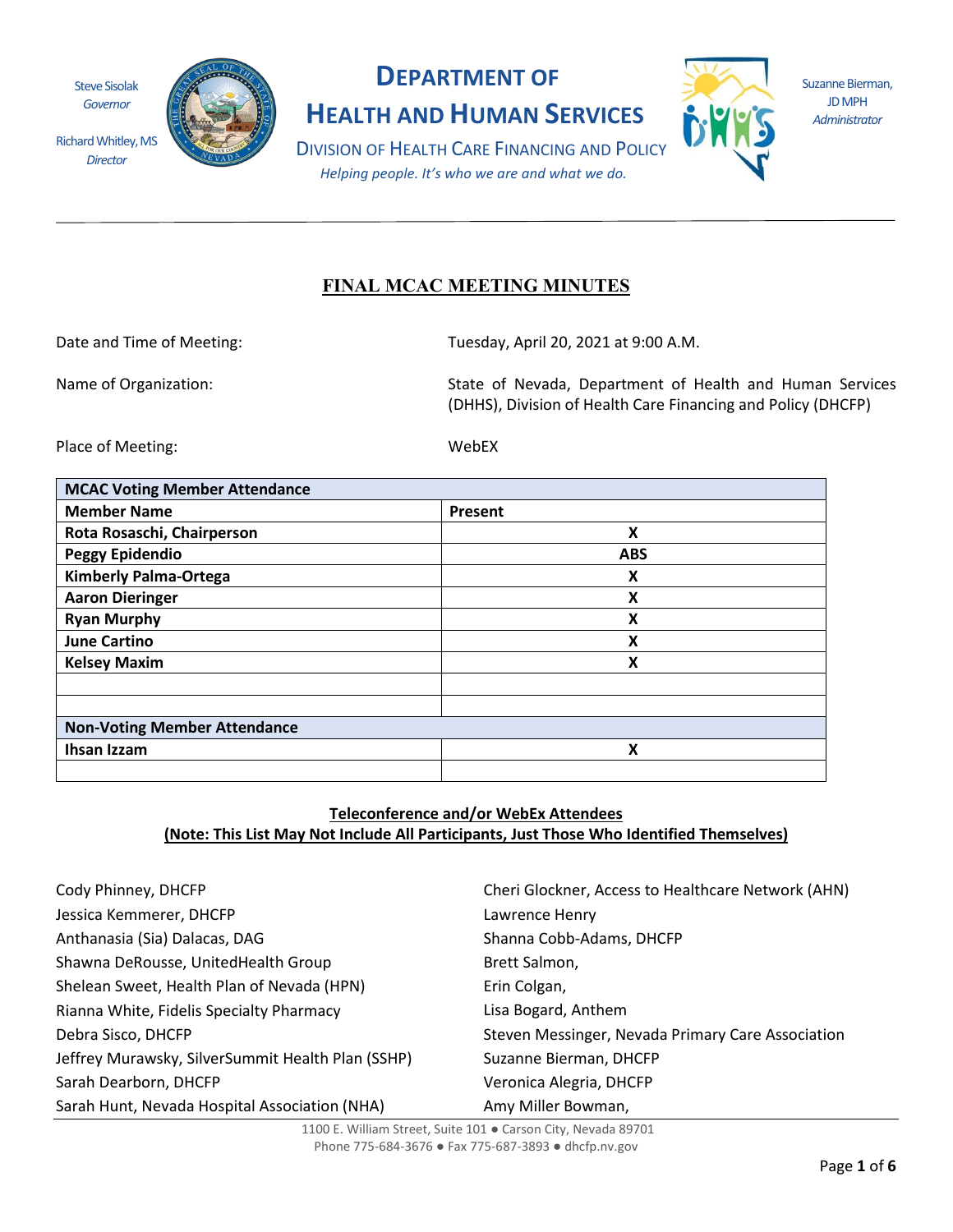April Caughron, DHCFP Jan Henry, SSHP Laurie Curfman, Tiffany Saunders, Newey Betti Magney, Lea Tachen, Trey Abney, Aida Blankenship, DHCFP Dawn Lyons, Erica Drury, Cathy Vairo, DHCFP Laurine Tibaldi, HPN Lori Follett, DHCFP Phillip Burrell, DHCFP Valerie Balen Amy Levin, Anthem Kimberly Adams, DHCFP Sean Linehan, DHCFP Kelly Simonson, United Health Care (UHC) Bobbi Senn Katie Ryan Devan Seawright, UHC Devan Seawright, UHC Jesse Liddell Joseph Turner, DHCFP David Olsen, DHFCP Paula Pence, DHCFP Brandon Ford, Vimal Asokan, Joy Cleveland Todd Wood Lisa Jolly, UHC Shirish Limaye Liusiana Tegan, Nancy Bowen, Marta Jensen, Ron Lanton, Tiffany Lewis, DHCFP Ellen Crecelius, DHCFP Erica Kearns, Jackie Matter,

Antonina Capurro, DHHS Robyn Gonzalez, DHCFP Antonio Gudino-Vargas, DHCFP

#### **I. Call to order**

Chair Rota Rosaschi called the meeting to order at 9:10 A.M.

#### **II. Roll call**

Roll call was performed by Chair Rosaschi. Quorum was established for the meeting.

#### **III**. **Public Comment**

Chair Rosaschi opened the discussion for public comment in all venues. No public comment.

# **IV. For Possible Action: Review and consideration for approval of meeting minutes from October 13, 2020, and January 19, 2021.**

Chair Rosaschi called for a motion to amend or approve the draft minutes from the October 13, 2020, and January 19, 2021,MCAC Quarterly Meetings. A motion to approve the draft minutes as presented was provided by Dr. Ryan Murphy, and a second was provided by Dr. Aaron Dieringer. Motion passed unanimously.

#### **V. Administrator's Report**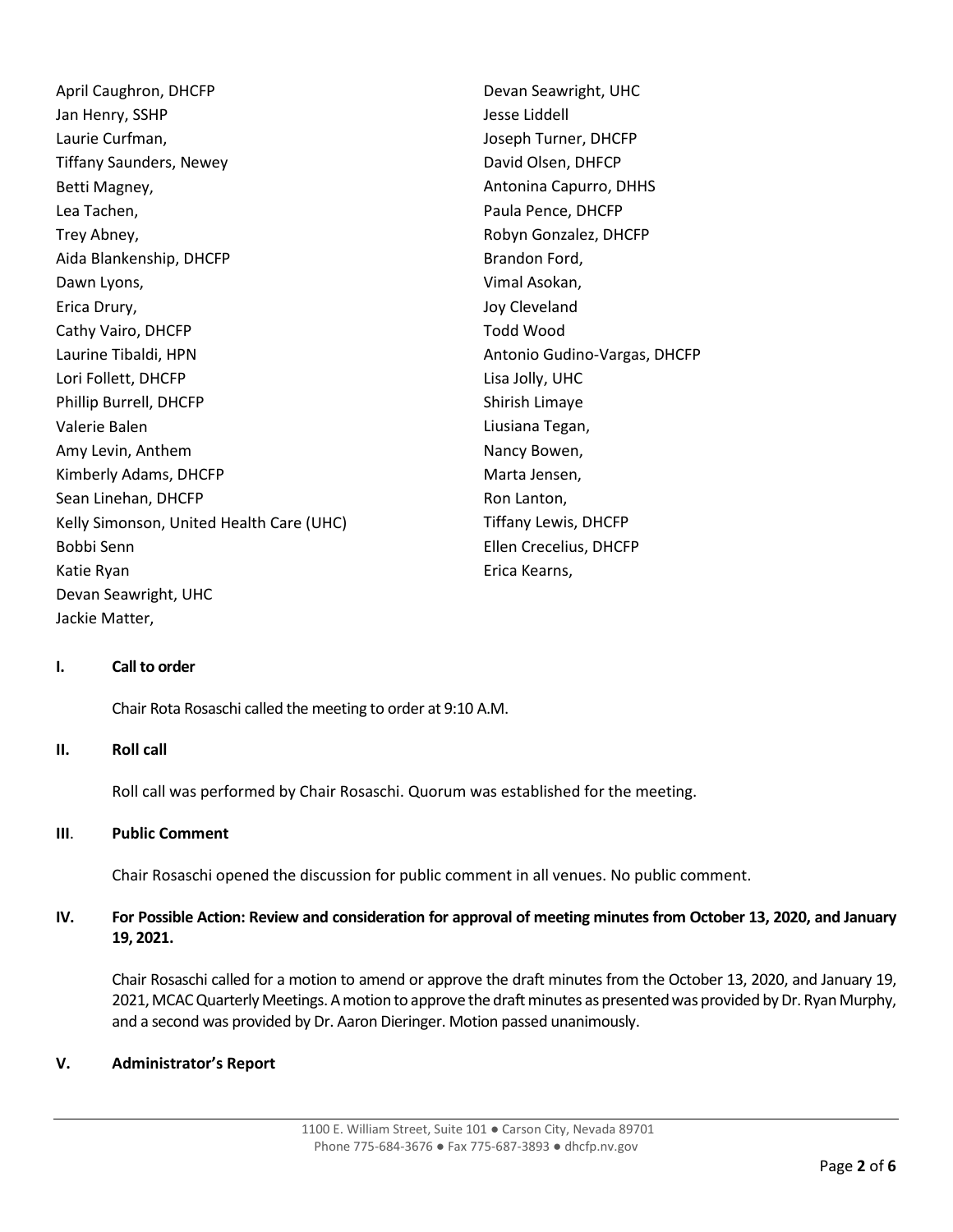Suzanne Bierman, Administrator, DHCFP provided an update on the Administrator's Report. Administrator Bierman provided updates on the State Plan Amendments(SPA) for January 2021 through March 2021 that have been submitted to the Centers for Medicare and Medicaid Services. Administrator Bierman noted DHCFP is aware the MCAC has expressed an interest and desire to have information earlier in the decision-making process in order to provide more input. DHCFP is making every effort to move the process in that direction. An example of this will be in the presentation on services that will be considered for future additions. Administrator Bierman noted This proposed SPA to Attachment 3.1-A to add a Supplement to Attachment 3.1-A for Medication-Assisted Treatment (MAT) as required by section 1006(b) of the Substance Use-Disorder Prevention that Promotes Opioid Recovery and Treatment (SUPPORT) for Patients and Communities Act, HR 6 and Section 1905(a) (29) of the Social Security Act. Section 1006(b) of the SUPPORT Act requires states to being implementing MAT as a mandatory Medicaid state plan benefit for categorically needy populations for the five-year period beginning October 1, 2020. This SPA will combine already required covered medications and services used in MAT for Opioid Use Disorder (OUD) into one section, this amendment is not new policy but rather a technical change to the State Plan, to keep DHCFP in compliance with CMS. The SPA was submitted March 1, 2021, with a retroactive requested effective date of October 1, 2020. DHCFP did cancel the April 27<sup>th</sup> public hearing. The next public hearing scheduled for May 25, 2021, includes additional information and updates on the 6% rate reductions that were required in Assembly Bill (AB)3 from the 31<sup>st</sup> Special Session. DHCFP has submitted SPAs and a waiver for the Specialty Pharmacy Program, which is also required by AB3 of the 31<sup>st</sup> Special Session. The Specialty Pharmacy Program is specific to the Fee-For-Services (FFS) delivery model and reduces the cost of hemophilia drugs to State. A 1915 B waiver of choice allows selective contracting with a single vendor but does have exceptions for individuals being treated within State Hemophilia Treatment Centers.

Administrator Bierman provided updates to the Medicaid Services Manual (MSM) for January 2021 through March 2021. Administrator Bierman noted there were several updates made to the Home and Community Based Services (HBCS) Waiver that were effective February 1, 2021. MSM Chapter 2100 – HCBS Waiver for Individuals with Intellectual and Developmental Disabilities (ID waiver), was updated to align with the current Waiver for ID renewal which was approved October 1, 2018. The update also includes language from the Cares Act where HCBS can be provided in an acute care setting, changes to the intake process, and updates to the language for consistency and clarity throughout the chapter. Revisions to MSM Chapter 2200 are proposed to align with the recent Fail Elderly (FE) Waiver renewal, to include language from the CARES Act where HCBS can be provided in an acute care setting, changes to the intake process, and updates to the language for consistency and clarity throughout the chapter. Revisions to MSM Chapter 3900 is proposed as the Assisted Living (AL) Waiver expired on June 30, 2014 and was combined with the FE Waiver effective July 1, 2014. Services provided under AL will be moved to MSM Chapter 2200 HCBS Waiver for FE. These changes were effective February 1, 2021. Administrator Bierman noted the next series of updates are related to transportation services. MSM Chapter 1900 changes define the policy and coverage of Non-Emergency Secure Behavioral Health Transports, based on regulations passed due to AB 66 from the 2019 Legislative Session. Minor formatting revisions are proposed to the Non-Emergency Transportation (NET) policy section within MSM Chapter 1900. The next update is to MSM Chapter 4000 – 1915(i) HCBS State Plan Option Intensive In-Home Services and Crisis Stabilization. These changes were effective as of January 27, 2021, and included an additional care coordination model safety assessment family evaluation, to be utilized by County agencies when evaluating individuals to see if they are eligible for these services. Revisions to MSM Chapter 1000 – Dental Services, effective February 24, 2021. These revisions update the Nevada Medicaid policy to align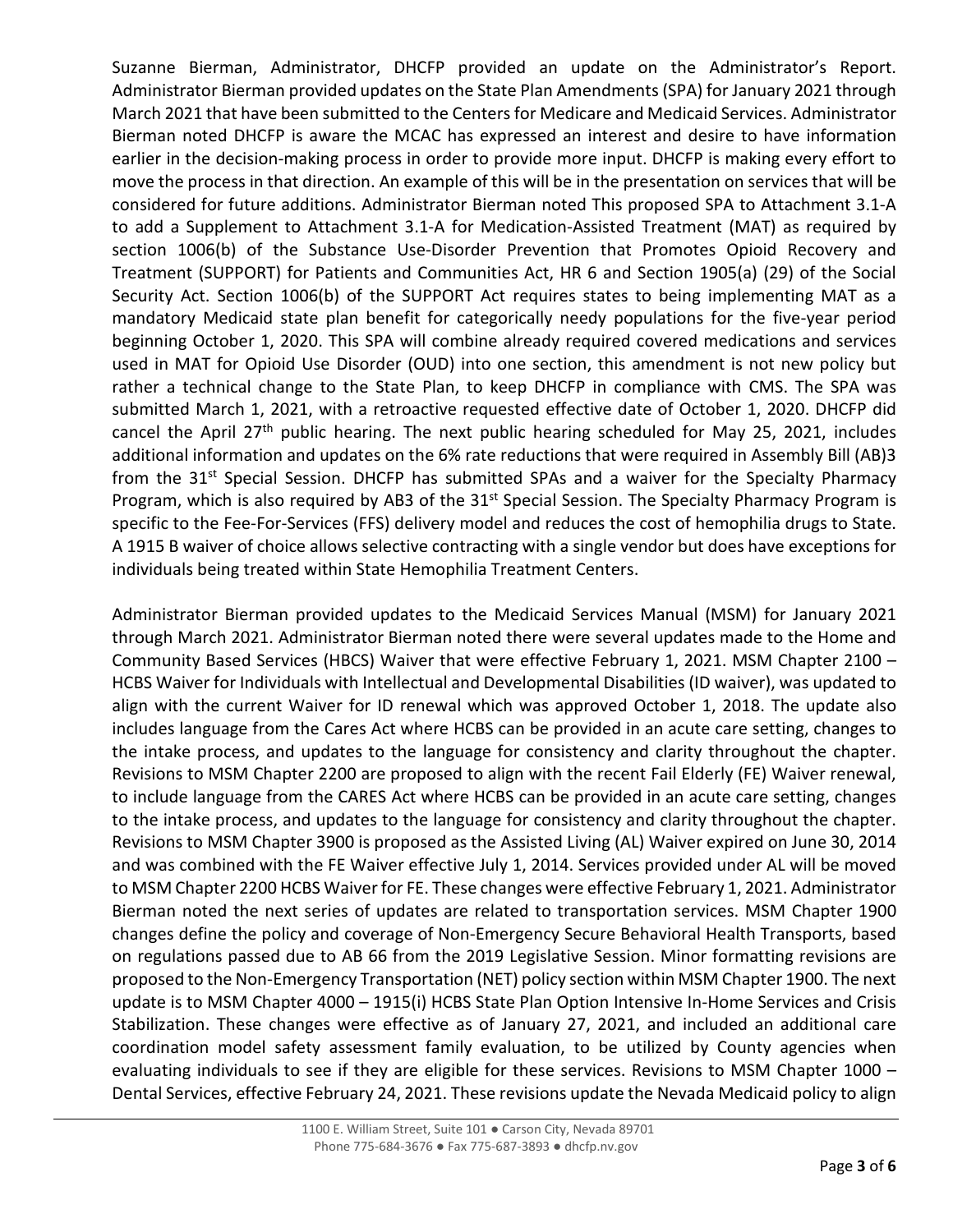with the newest American Dental Association dental claim form, allowing forms 2012 through current. These changes should reduce provider burden. DHCFP is also proposing to remove a duplication of Congenitally missing teeth listed as part of the medically necessary orthodontics, automatic qualifying conditions. Revisions to MSM 1200, effective March 1, 2021. DHCFP proposed revisions to prescribed drugs Appendix A, to reflect recommendations approved on October 22, 2020, by the Drug Use Review (DUR) Board. New prior authorization criteria within a new combined section on osteoporosis agents: Doxepine Topical, Zeposia® (ozanimod), Evenity® (romosozumab-aqqg), Prolia® (denosumab), Forteo® (teriparatide) and Tymlos® (abaloparatide. New prior authorization criteria for within a new Gonadorpin Hormone Receptor (GnRH) Antagonist and Combinations section: Orilissa® (elagolix) and Oriahnn® (elagolix, estradiol, and norethindrone). DHCFP revised existing prior authorization criteria for psychotropic medications for children and adolescents, and revision to the existing clinical criteria for Epidiolex® (cannabidiol). Revisions to MSM Chapter 2000 – Audiology were effective February 24, 2021. Revisions to MSM Chapter 2000 are being proposed to update cochlear implant coverage for age nine months or older vs 12 months matching standard of care for this service. Children with hearing loss benefit from earlier intervention. MSM Chapter 400 – Mental Health and Alcohol/Substance Abuse Services, effective March 31, 2021. Revisions to MSM Chapter 400 –Attachment C – Substance Abuse Agency Model (SAAM) Level of Care Grid, to increase access to Level 1 Outpatient Services and to decrease administrative burden on providers. These revisions include, aligning psychotherapy session limitations with other behavioral health providers, updating service limitations for peer support services before prior authorization is required, and adding additional clarifying language for crisis intervention services for recipients receiving crisis intervention for a mental health crisis.

Question in chat box from Ron Lanton asking if there are further expected actions with hemophilia. Chair Rosaschi requested Administrator Bierman to address. Administrator Bierman will verify with Pharmacy and provide an update in writing.

# **VI. Legislative Update**

# **VII. Transplant Coverage Presentation by Managed Care Organizations (MCOs)**

# **SilverSummit**

Dr. Jeff Murawsky, Chief Medical Officer presented on the heart and lung organ transplant experience. This is currently not a benefit under the Medicaid program in Nevada. PowerPoint provided to the members.

#### **Health Plan of Nevada**

Shelean Sweet, Director Pre-Service Review presented heart and lung transplant policy and process review. PowerPoint provided to the members. Ms. Cody Phinney requested an explanation of what LVAD is for those that are not aware. Ms. Sweet noted LVAD stands for left ventricular assist device. In heart failure the heart does not pump as well as it should, and this device takes over the pumping capacity for the heart.

#### **Anthem**

Dr. Levin, Medical Director presented Heart and Lung Transplant Experience. PowerPoint provided to the members.

#### **SilverSummit**

Dr. Murawsky presented the conclusion. PowerPoint provided to the members. Dr. Dieringer noted it sounds like as a whole, Nevada does not have a lot of resources and would have to grow that for everybody to build any kind of transplant network. Dr. Dieringer inquired if there has been any talk with some of the big systems in the north or Las Vegas about doing this. Dr. Murawsky noted in the calls made with those centers, if more patients were eligible for transplantation there might be a population large enough that would incentivize them to start to grow the programs. Ms. Sweet noted there in not a lot of interest in lung transplant. There may be some reliance on the coordination of transportation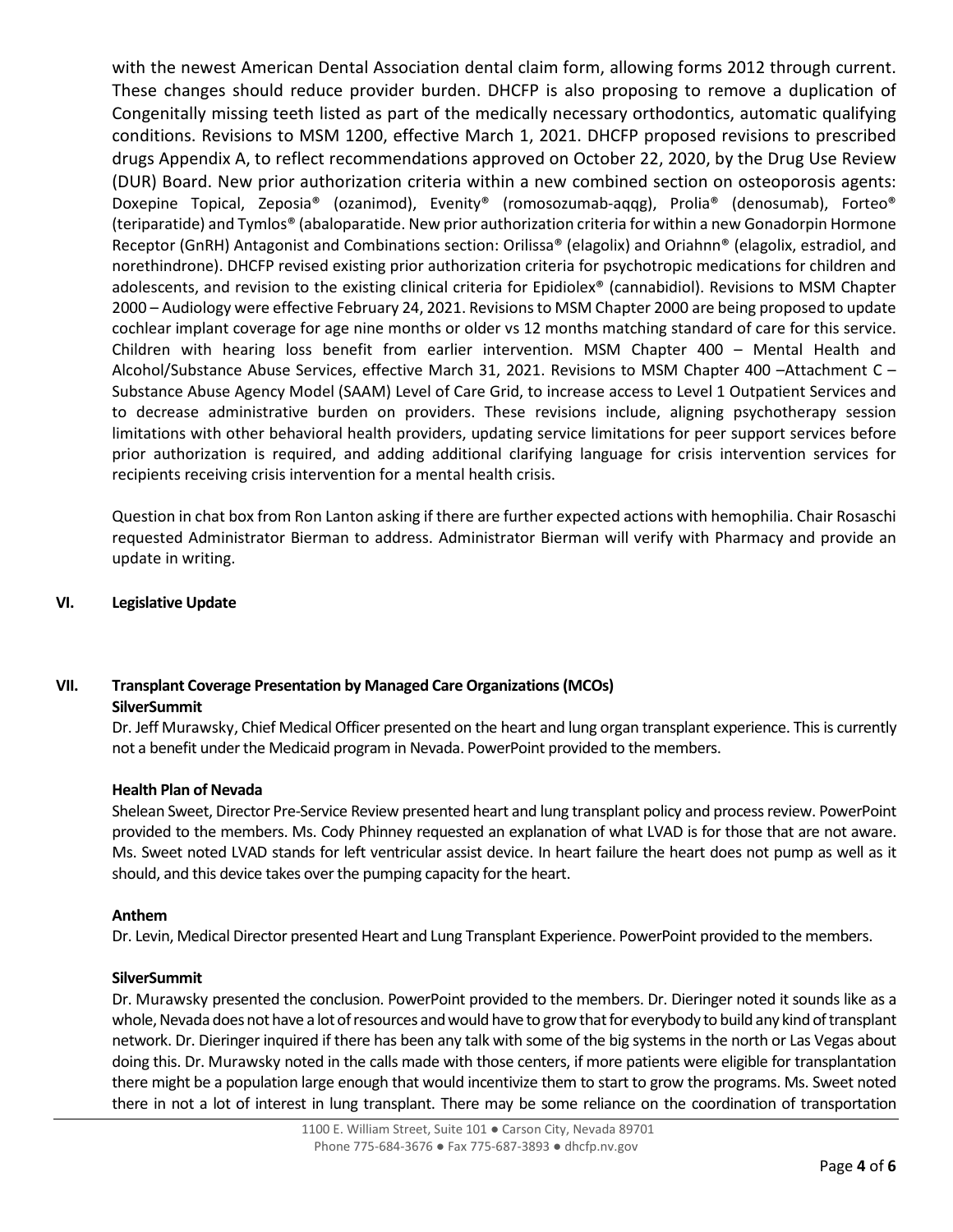between states. Dr. Dieringer inquired if UMC still does kidney transplants. Is that covered with Medicaid currently. Ms. Sweet noted UMC does kidney transplants and they are covered by Medicaid.

## **VIII. DHCFP Reports**

# • **For Possible Action: Review for consideration and approval of Bylaws**

Ms. Cody Phinney, Deputy Administrator presented the proposed revisions for the MCAC Bylaws. Chair Rosaschi requested information on what the composition of the committee would be. Ms. Phinney noted the Medical Care Advisory Committee (MCAC) would be board certified physicians and other representative of health professions familiar with the needs of low income population groups, members of consumer groups including Medicaid beneficiaries, consumer organizations, labor unions, cooperative and consumer sponsored, paid group practice plans are able to participate and the Director of either the Public Welfare Department or the Public Health Department, whichever is not the head of the Medicaid agency, which in Nevada is neither of those particular individuals. The MCAC would add those administrators. The membership selected from the two groups could broaden the participation. The Division of Health Care Financing and Policy has put out a call for applications and has received a large amount of interest in participating in the committee. Chair Rosaschi noted it is critical that the committee understand that we are going to be moving from less reporting to more action items. Participation is going to become much more critical because Medicaid will be looking to the expertise for input to move some of these policies. Dr. Kelsey Maxim noted it is a benefit that members would have to be more involved. Dr. Maxim agrees with the proposed changes. Chair Rosaschi noted the exhibit becomes very purposeful because it is going to tell the statement of need or purpose. In other words, why is the item being brought before the Committee. This will provide history and a better understanding of where the policy originated, what the concerns are and what items need to be addressed. Medicaid will present policy and regulations and the proposed change for discussion. Dr. Maxim inquired when the new Bylaws would go into effect and how it would affect the current Committee members. Ms. Phinney noted DHCFP's intention would be to fill openings on the Committee using the interest that DHCFP has received. The positions would be filled using the new categories. The term limits would start from the effective date of the Bylaws.

Dr. Ryan Murphy moved to accept the Bylaws as presented. Dr. Maxim seconded. Motion passed unanimously.

Ms. Phinney noted the Bylaws were reviewed and approved by the Director of the Nevada Department of Health and Human Services

#### • **1115 SUD Demonstration**

Ms. Sarah Dearborn presented the Proposed 1115 Substance Use Disorder (SUD) Demonstration Waiver. The PowerPoint was provided to the members. Chair Rosaschi inquired if there has been any public pushback or concerns. Ms. Dearborn noted this has been presented at this quarterly meeting and the Tribal Consultation meeting that was held last week. Through two different communications, DHCFP has received no pushback rather much support for this waiver, also as stated within the presentation, this goes along with Senate Bill 154 as well.

#### • **Quadrennial Rate Review Surveys**

Ms. Shanna Cobb-Adams presented the Quadrennial Rate Reviews. The PowerPoint was provided to the members. Chair Rosaschi inquired if there is a reason as to why the providers are not responding. Ms. Cobb-Adams noted DHCFP has multiple ways in which they have reached out to providers. The surveys that are included in the 2020 and 2021 report are from calendar years 2018 and 2019. Ms. Cobb-Adams noted some of the providers may be confused on the surveys. Some of the smaller providers are not necessarily sure how to capture cost on a procedure code basis. The surveys are designed by procedure